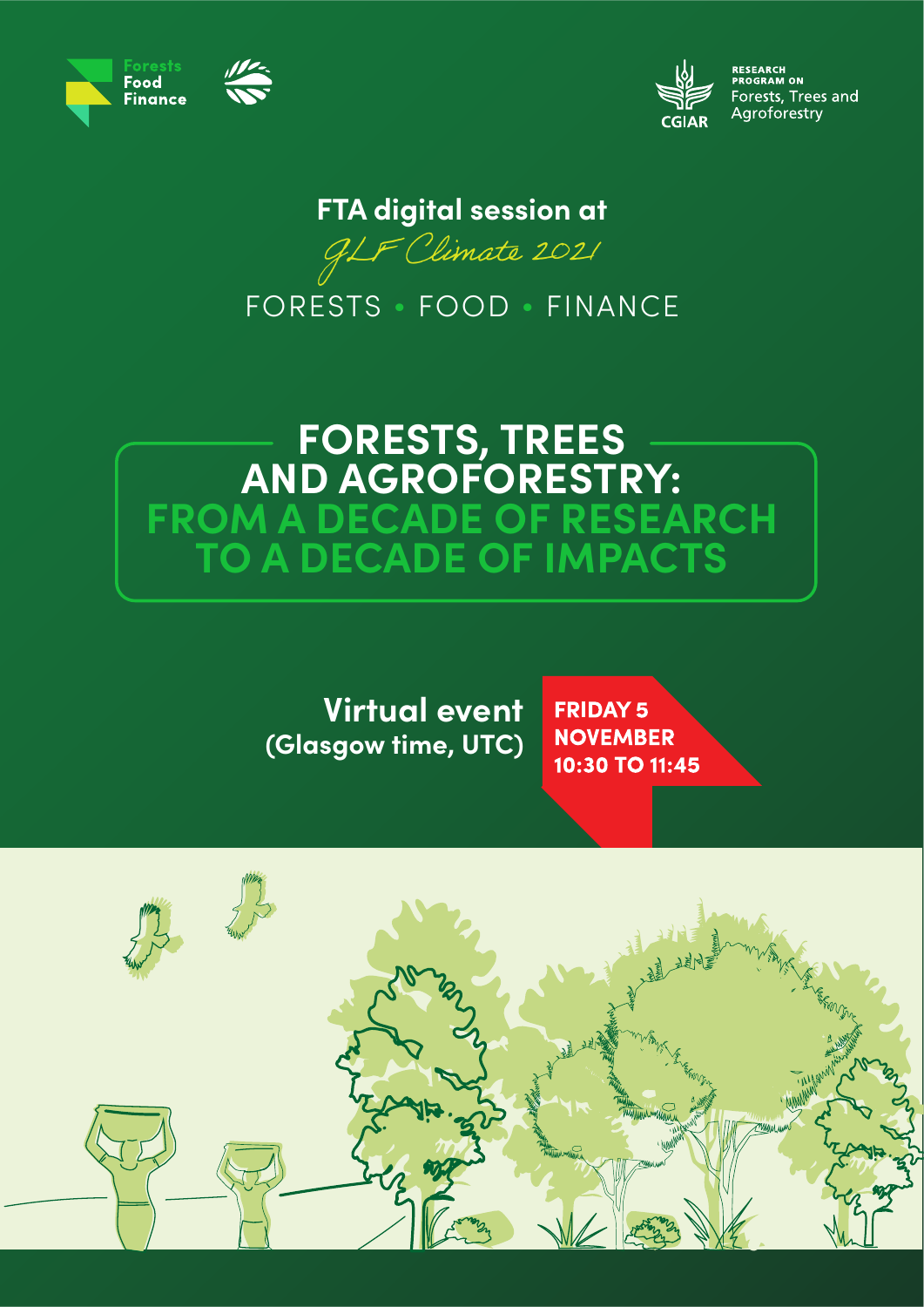



-----------<br>ROGRAM ON Forests, Trees and Aaroforestry

## Organized by the **CGIAR Research program on Forests, Trees and Agroforestry**

The CGIAR Research Program on Forests, Trees and Agroforestry (FTA) is wrapping-up a decade of research 2011-2021, and looking for the future. This means both looking at new research and new knowledge needed, but also how to bring it to action on the ground. This also requires new partnerships. A push for action does not mean that the research period is over, but that research needs to be embedded into action.

The session will showcase emblematic examples from a decade of research under the FTA program, showing how these have been brought to action and impact, focusing on links to climate, food, biodiversity agendas. It will then feature a discussion of stakeholders at national and international level, on the role they see for research to help them achieve their own objectives, and how they see in practice this role going forward in the 9 years up to 2030, putting findings for action at scale, in landscapes, to address climate, biodiversity and food systems challenge, and at the same time learning and increasing our knowledge. This includes a reflection on how research, innovations from technical solutions to social and institutional innovations around forests and trees and how they can be better managed, can contribute in practice to the climate, biodiversity and food agendas and immediate action. While it is recognized that time is short until 2030 and the urgency in these 3 agendas (climate, food, biodiversity) is to act, it is also urgent to do it mobilizing top-edge current knowledge, as well as, in the path forward, embedding research, further learning and knowledge generation into action.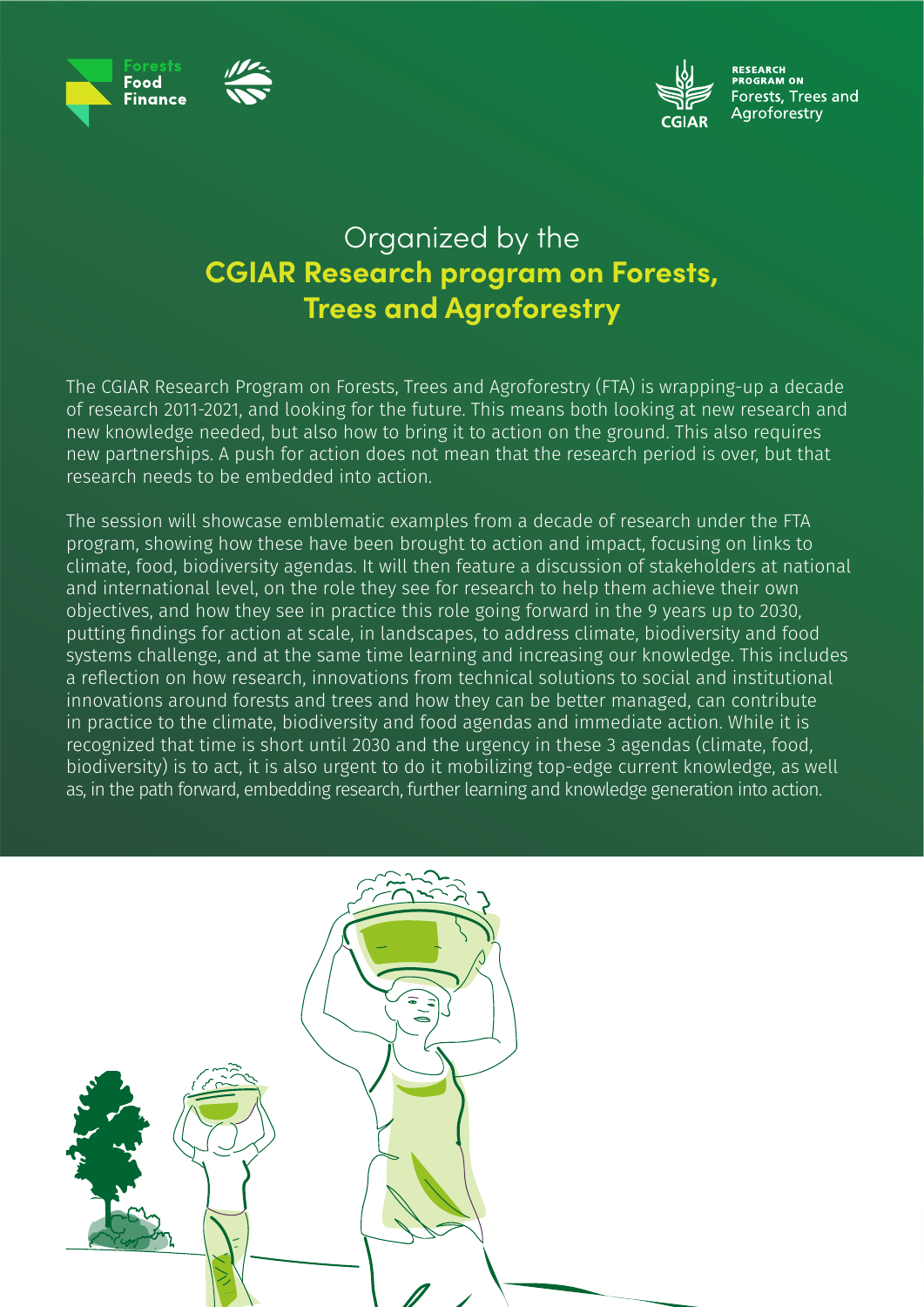



**RESEARCH**<br>PROGRAM ON Forests, Trees and Agroforestry

## **Key questions that will be addressed in the session**

The session will focus on research for climate action, sustainable food systems and biodiversity conservation and sustainable use.

It will (i) showcase **emblematic examples from a decade of research under the FTA program**, showing how these have been brought to action and impact, focusing on links to climate, food, biodiversity agendas.

It will (ii) then feature a panel discussion of stakeholders at national and international level, on the role they see for research to help them achieve their own objectives, and how they see in practice this role going forward in the 9 years up to 2030, putting findings for action at scale, in landscapes, to address climate, biodiversity and food systems challenge, and at the same time learning and increasing our knowledge.

This includes a reflection on how research, innovations from technical solutions to social and institutional innovations around forests and trees and how they can be better managed, can contribute in practice to the climate, biodiversity and food agendas and immediate action.

While it is recognized that time is short until 2030 and the urgency in these 3 agendas (climate, food, biodiversity) is to act, it is also urgent to do it mobilizing top-edge current knowledge, as well as, in the path forward, embedding research, further learning and knowledge generation into action.

# **The target audience**

All "action" stakeholders (private sector, public sectors, NGOs, national and international level) who wonder why and how they should engage with research in their commitments to action.